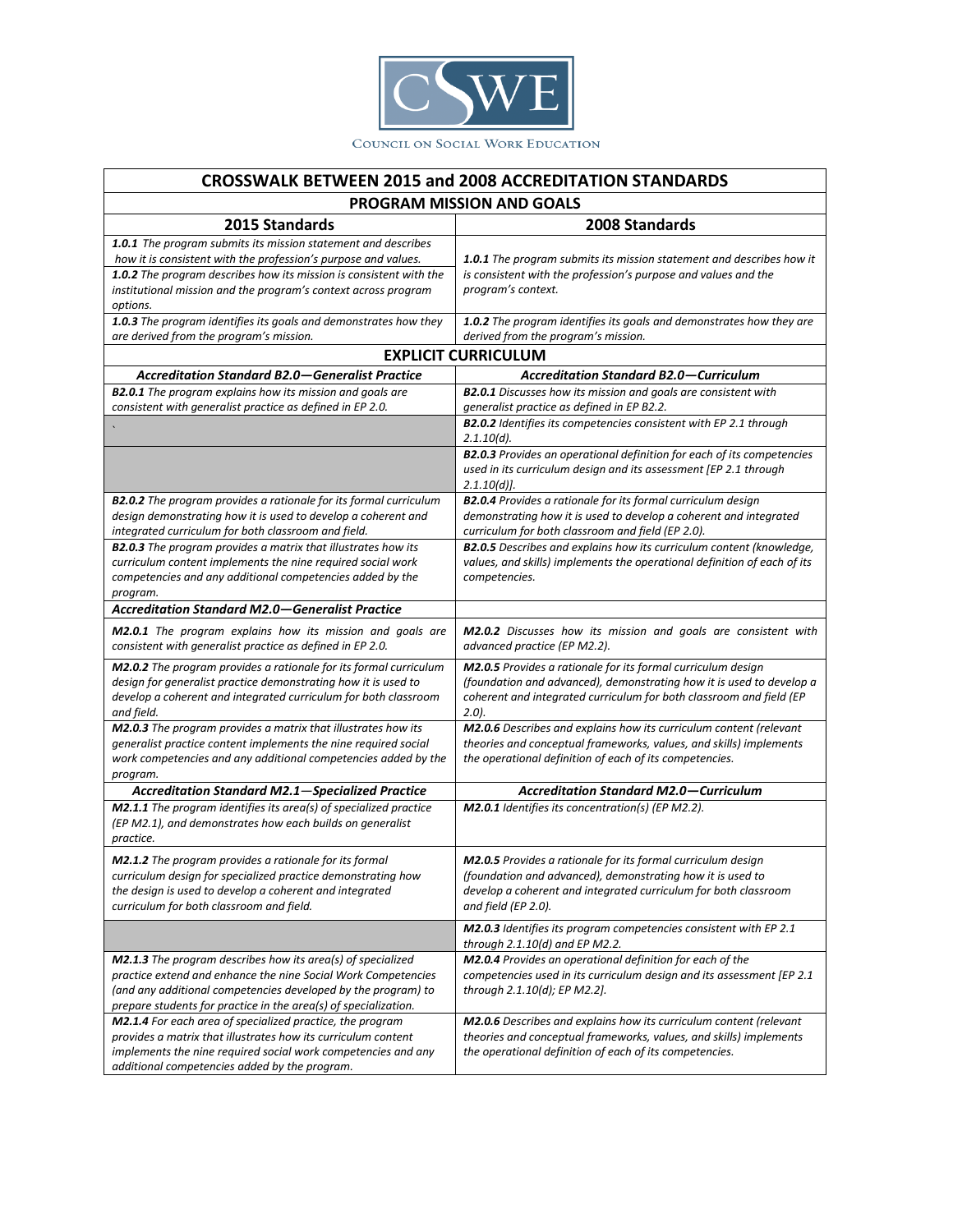| <b>CROSSWALK BETWEEN 2015 and 2008 EPAS</b>                                                                                                                                                                                                                                                                                                                                                                                                                                                                                                                                                           |                                                                                                                                                                                                                                                                                                            |
|-------------------------------------------------------------------------------------------------------------------------------------------------------------------------------------------------------------------------------------------------------------------------------------------------------------------------------------------------------------------------------------------------------------------------------------------------------------------------------------------------------------------------------------------------------------------------------------------------------|------------------------------------------------------------------------------------------------------------------------------------------------------------------------------------------------------------------------------------------------------------------------------------------------------------|
| 2015 Standards                                                                                                                                                                                                                                                                                                                                                                                                                                                                                                                                                                                        | 2008 Standards                                                                                                                                                                                                                                                                                             |
| <b>Accreditation Standard 2.2-Field Education</b>                                                                                                                                                                                                                                                                                                                                                                                                                                                                                                                                                     | <b>Accreditation Standard 2.1-Field Education</b>                                                                                                                                                                                                                                                          |
| 2.2.1 The program explains how its field education program<br>connects the theoretical and conceptual contributions of the<br>classroom and field settings.                                                                                                                                                                                                                                                                                                                                                                                                                                           | 2.1.1 Connects the theoretical and conceptual contribution of the<br>classroom with the practice setting, fostering the implementation of<br>evidence-informed practice.                                                                                                                                   |
| <b>B2.2.2</b> The program explains how its field education program<br>provides generalist practice opportunities for students to<br>demonstrate social work competencies with individuals, families,<br>groups, organizations, and communities and illustrates how this is<br>accomplished in field settings.                                                                                                                                                                                                                                                                                         | <b>B2.1.2</b> Provides generalist practice opportunities for students to<br>demonstrate the core competencies.                                                                                                                                                                                             |
| M2.2.2 The program explains how its field education program<br>provides generalist practice opportunities for students to<br>demonstrate social work competencies with individuals, families,<br>groups, organizations, and communities and illustrates how this is<br>accomplished in field settings.                                                                                                                                                                                                                                                                                                |                                                                                                                                                                                                                                                                                                            |
| M2.2.3 The program explains how its field education program<br>provides specialized practice opportunities for students to<br>demonstrate social work competencies within an area of<br>specialized practice and illustrates how this is accomplished in<br>field settings.                                                                                                                                                                                                                                                                                                                           | <b>M2.1.2</b> Provides advanced practice opportunities for students to<br>demonstrate the program's competencies                                                                                                                                                                                           |
| 2.2.4 The program explains how students across all program<br>options in its field education program demonstrate social work<br>competencies through in-person contact with clients and<br>constituencies.                                                                                                                                                                                                                                                                                                                                                                                            |                                                                                                                                                                                                                                                                                                            |
| 2.2.5 The program describes how its field education program<br>provides a minimum of 400 hours of field education for<br>baccalaureate programs and a minimum of 900 hours for master's<br>programs.                                                                                                                                                                                                                                                                                                                                                                                                  | 2.1.3 Provides a minimum of 400 hours of field education for<br>baccalaureate programs and 900 hours for master's programs.                                                                                                                                                                                |
| 2.2.6 The program provides its criteria for admission into field<br>education and explains how its field education program admits<br>only those students who have met the program's specified<br>criteria.                                                                                                                                                                                                                                                                                                                                                                                            | 2.1.4 Admits only those students who have met the program's<br>specified criteria for field education.                                                                                                                                                                                                     |
| 2.2.7 The program describes how its field education program<br>specifies policies, criteria, and procedures for selecting field<br>settings; placing and monitoring students; supporting student<br>safety; and evaluating student learning and field setting<br>effectiveness congruent with the social work competencies.<br>2.2.8 The program describes how its field education program<br>maintains contact with field settings across all program options.<br>The program explains how on-site contact or other methods are<br>used to monitor student learning and field setting effectiveness. | 2.1.5 Specifies policies, criteria, and procedures for selecting field<br>settings; placing and monitoring students; maintaining field liaison<br>contacts with field education settings; and evaluating student<br>learning and field setting effectiveness congruent with the program's<br>competencies. |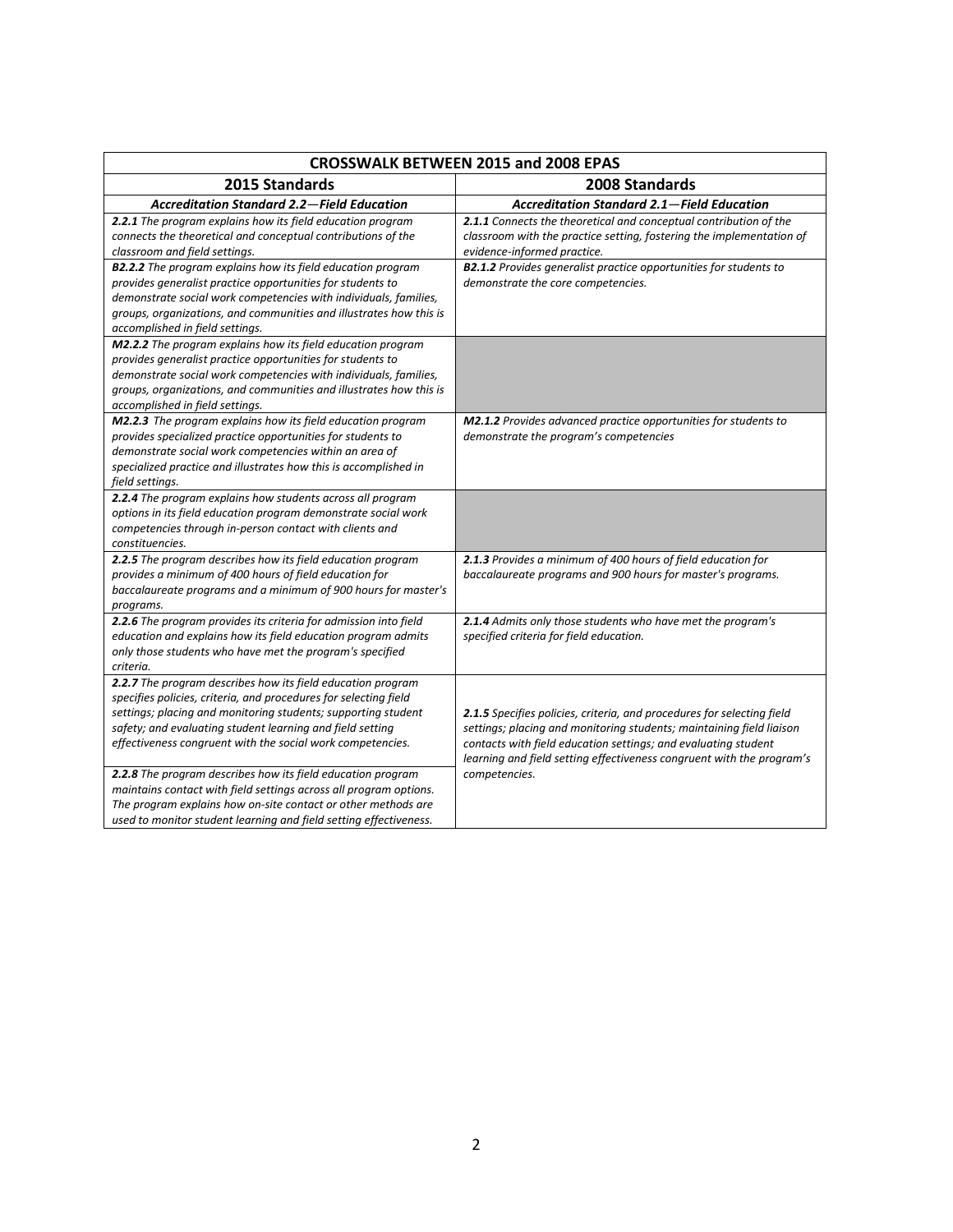| <b>CROSSWALK BETWEEN 2015 and 2008 EPAS</b>                                                                                                                                                                                                                                                                                                                                                                                                                                                                                                                                                                                                                                                                                                                            |                                                                                                                                                                                                                                                                                                                                                                                                                                                                                                                     |
|------------------------------------------------------------------------------------------------------------------------------------------------------------------------------------------------------------------------------------------------------------------------------------------------------------------------------------------------------------------------------------------------------------------------------------------------------------------------------------------------------------------------------------------------------------------------------------------------------------------------------------------------------------------------------------------------------------------------------------------------------------------------|---------------------------------------------------------------------------------------------------------------------------------------------------------------------------------------------------------------------------------------------------------------------------------------------------------------------------------------------------------------------------------------------------------------------------------------------------------------------------------------------------------------------|
| 2015 Standards                                                                                                                                                                                                                                                                                                                                                                                                                                                                                                                                                                                                                                                                                                                                                         | 2008 Standards                                                                                                                                                                                                                                                                                                                                                                                                                                                                                                      |
| <b>B2.2.9</b> The program describes how its field education program<br>specifies the credentials and practice experience of its field<br>instructors necessary to design field learning opportunities for<br>students to demonstrate program social work competencies.<br>Field instructors for baccalaureate students hold a baccalaureate<br>or master's degree in social work from a CSWE-accredited<br>program and have 2 years post-social work degree practice<br>experience in social work. For cases in which a field instructor<br>does not hold a CSWE-accredited social work degree or does not<br>have the required experience, the program assumes responsibility<br>for reinforcing a social work perspective and describes how this is<br>accomplished. | <b>2.1.6</b> Specifies the credentials and practice experience of its field<br>instructors necessary to design field learning opportunities for<br>students to demonstrate program competencies. Field instructors for<br>baccalaureate students hold a baccalaureate or master's degree in<br>social work from a CSWE-accredited program. Field instructors for<br>master's students hold a master's degree in social work from a CSWE-<br>accredited program. For cases in which a field instructor does not hold |
| M2.2.9 The program describes how its field education program<br>specifies the credentials and practice experience of its field<br>instructors necessary to design field learning opportunities for<br>students to demonstrate program social work competencies.<br>Field instructors for master's students hold a master's degree in<br>social work from a CSWE-accredited program and have 2 years<br>post-master's social work practice experience. For cases in which<br>a field instructor does not hold a CSWE-accredited social work<br>degree or does not have the required experience, the program<br>assumes responsibility for reinforcing a social work perspective<br>and describes how this is accomplished.                                              | a CSWE-accredited social work degree, the program assumes<br>responsibility for reinforcing a social work perspective and describes<br>how this is accomplished.                                                                                                                                                                                                                                                                                                                                                    |
| 2.2.10 The program describes how its field education program<br>provides orientation, field instruction training, and continuing<br>dialog with field education settings and field instructors.                                                                                                                                                                                                                                                                                                                                                                                                                                                                                                                                                                        | 2.1.7 Provides orientation, field instruction training, and continuing<br>dialog with field education settings and field instructors.                                                                                                                                                                                                                                                                                                                                                                               |
| 2.2.11 The program describes how its field education program<br>develops policies regarding field placements in an organization in<br>which the student is also employed. To ensure the role of student<br>as learner, student assignments and field education supervision<br>are not the same as those of the student's employment.                                                                                                                                                                                                                                                                                                                                                                                                                                   | 2.1.8 Develops policies regarding field placements in an organization<br>in which the student is also employed. To ensure the role of student as<br>learner, student assignments and field education supervision are not<br>the same as those of the student's employment.                                                                                                                                                                                                                                          |
| <b>IMPLICIT CURRICULUM</b>                                                                                                                                                                                                                                                                                                                                                                                                                                                                                                                                                                                                                                                                                                                                             |                                                                                                                                                                                                                                                                                                                                                                                                                                                                                                                     |
| <b>Accreditation Standard 3.0-Diversity</b>                                                                                                                                                                                                                                                                                                                                                                                                                                                                                                                                                                                                                                                                                                                            | <b>Accreditation Standard 3.1-Diversity</b>                                                                                                                                                                                                                                                                                                                                                                                                                                                                         |
| 3.0.1 The program describes the specific and continuous efforts it<br>makes to provide a learning environment that models affirmation<br>and respect for diversity and difference.                                                                                                                                                                                                                                                                                                                                                                                                                                                                                                                                                                                     | 3.1.1 The program describes the specific and continuous efforts it<br>makes to provide a learning environment in which respect for all<br>persons and understanding of diversity and difference are practiced.                                                                                                                                                                                                                                                                                                      |
| 3.0.2 The program explains how these efforts provide a supportive<br>and inclusive learning environment.                                                                                                                                                                                                                                                                                                                                                                                                                                                                                                                                                                                                                                                               | <b>3.1.2</b> The program describes how its learning environment models<br>affirmation and respect for diversity and difference.                                                                                                                                                                                                                                                                                                                                                                                     |
| 3.0.3 The program describes specific plans to continually improve<br>the learning environment to affirm and support persons with<br>diverse identities.                                                                                                                                                                                                                                                                                                                                                                                                                                                                                                                                                                                                                | 3.1.3 The program discusses specific plans to improve the learning<br>environment to affirm and support persons with diverse identities.                                                                                                                                                                                                                                                                                                                                                                            |
| Accreditation Standard 3.1-Student Development:                                                                                                                                                                                                                                                                                                                                                                                                                                                                                                                                                                                                                                                                                                                        | Accreditation Standard 3.2-Student Development:                                                                                                                                                                                                                                                                                                                                                                                                                                                                     |
| Admissions; Advisement, Retention, and Termination;                                                                                                                                                                                                                                                                                                                                                                                                                                                                                                                                                                                                                                                                                                                    | Admissions; Advisement, Retention, and Termination; and                                                                                                                                                                                                                                                                                                                                                                                                                                                             |
| and Student Participation                                                                                                                                                                                                                                                                                                                                                                                                                                                                                                                                                                                                                                                                                                                                              | <b>Student Participation</b>                                                                                                                                                                                                                                                                                                                                                                                                                                                                                        |
|                                                                                                                                                                                                                                                                                                                                                                                                                                                                                                                                                                                                                                                                                                                                                                        | <b>Admissions</b>                                                                                                                                                                                                                                                                                                                                                                                                                                                                                                   |
| <b>B3.1.1</b> The program identifies the criteria it uses for admission.                                                                                                                                                                                                                                                                                                                                                                                                                                                                                                                                                                                                                                                                                               | <b>B3.2.1</b> The program identifies the criteria it uses for admission.                                                                                                                                                                                                                                                                                                                                                                                                                                            |
| M3.1.1 The program identifies the criteria it uses for admission to<br>the social work program. The criteria for admission to the<br>master's program must include an earned baccalaureate degree<br>from a college or university accredited by a recognized regional<br>accrediting association. Baccalaureate social work graduates<br>entering master's social work programs are not to repeat what                                                                                                                                                                                                                                                                                                                                                                 | M3.2.1 The program identifies the criteria it uses for admission. The<br>criteria for admission to the master's program must include an earned<br>bachelor's degree from a college or university accredited by a<br>recognized regional accrediting association.                                                                                                                                                                                                                                                    |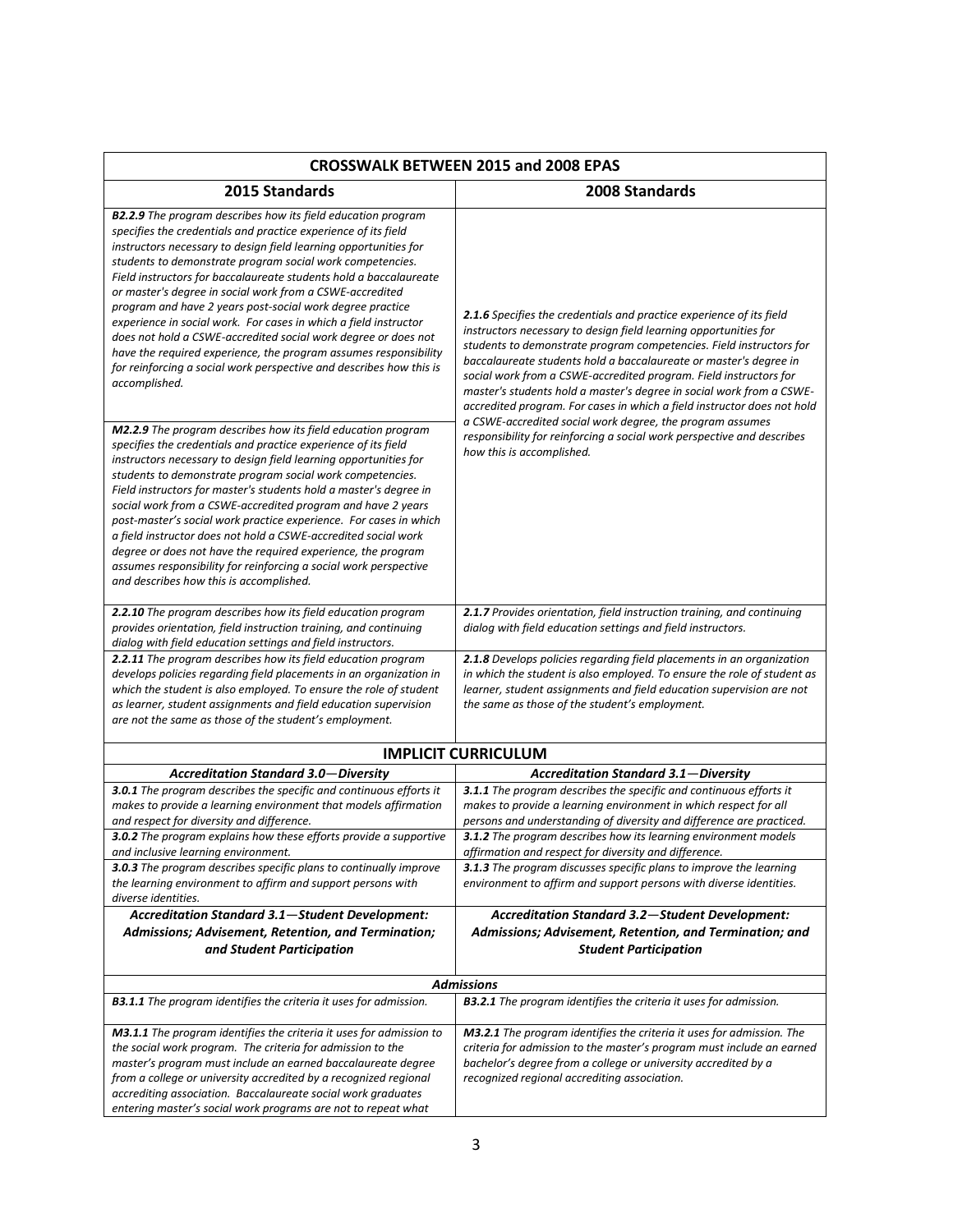| has been achieved in their baccalaureate social work programs.                                                                     |                                                                                                                                         |
|------------------------------------------------------------------------------------------------------------------------------------|-----------------------------------------------------------------------------------------------------------------------------------------|
| 3.1.2 The program describes the process and procedures for                                                                         | 3.2.2 The program describes the process and procedures for                                                                              |
| evaluating applications and notifying applicants of the decision                                                                   | evaluating applications and notifying applicants of the decision and                                                                    |
| and any contingent conditions associated with admission.                                                                           | any contingent conditions associated with admission.                                                                                    |
| M3.1.3 The program describes the policies and procedures used                                                                      | M3.2.3 BSW graduates entering MSW programs are not to repeat                                                                            |
| for awarding advanced standing. The program indicates that                                                                         | what has been mastered in their BSW programs. MSW programs                                                                              |
| advanced standing is awarded only to graduates holding degrees                                                                     | describe the policies and procedures used for awarding advanced                                                                         |
| from baccalaureate social work programs accredited by CSWE,                                                                        | standing. These policies and procedures should be explicit and                                                                          |
| recognized through its International Social Work Degree                                                                            | unambiguous. Advanced standing is awarded only to graduates                                                                             |
| Recognition and Evaluation Services*, or covered under a                                                                           | holding degrees from baccalaureate social work programs accredited                                                                      |
| memorandum of understanding with international social work                                                                         | by CSWE, those recognized through its International Social Work                                                                         |
| accreditors.                                                                                                                       | Degree Recognition and Evaluation Service, or covered under a                                                                           |
|                                                                                                                                    | memorandum of understanding with international social work                                                                              |
| *This and all future references to degrees from social work                                                                        | accreditors.                                                                                                                            |
| programs accredited by CSWE, include degrees from CSWE-                                                                            |                                                                                                                                         |
| accredited programs or recognized through CSWE's International                                                                     |                                                                                                                                         |
| Social Work Degree Recognition and Evaluation Service, or                                                                          |                                                                                                                                         |
| covered under a memorandum of understanding with                                                                                   |                                                                                                                                         |
| international social work accreditors.                                                                                             |                                                                                                                                         |
| 3.1.4 The program describes its policies and procedures                                                                            | 3.2.4 The program describes its policies and procedures concerning                                                                      |
| concerning the transfer of credits.                                                                                                | the transfer of credits.                                                                                                                |
| 3.1.5 The program submits its written policy indicating that it                                                                    | 3.2.5 The program submits its written policy indicating that it does                                                                    |
| does not grant social work course credit for life experience or                                                                    | not grant social work course credit for life experience or previous work                                                                |
| previous work experience. The program documents how it                                                                             | experience. The program documents how it informs applicants and                                                                         |
| informs applicants and other constituents of this policy.                                                                          | other constituents of this policy.                                                                                                      |
|                                                                                                                                    | Advisement, retention, and termination                                                                                                  |
| 3.1.6 The program describes its academic and professional                                                                          | 3.2.6 The program describes its academic and professional advising                                                                      |
| advising policies and procedures. Professional advising is                                                                         | policies and procedures. Professional advising is provided by social                                                                    |
| provided by social work program faculty, staff, or both.                                                                           | work program faculty, staff, or both.                                                                                                   |
|                                                                                                                                    |                                                                                                                                         |
| 3.1.7 The program submits its policies and procedures for                                                                          | 3.2.7 The program spells out how it informs students of its criteria for                                                                |
| evaluating student's academic and professional performance,                                                                        | evaluating their academic and professional performance, including                                                                       |
| including grievance policies and procedures. The program<br>describes how it informs students of its criteria for evaluating their | policies and procedures for grievance.                                                                                                  |
| academic and professional performance and its policies and                                                                         |                                                                                                                                         |
| procedures for grievance.                                                                                                          |                                                                                                                                         |
| 3.1.8 The program submits its policies and procedures for                                                                          | 3.2.8 The program submits its policies and procedures for terminating                                                                   |
| terminating a student's enrollment in the social work program for                                                                  | a student's enrollment in the social work program for reasons of                                                                        |
| reasons of academic and professional performance. The program                                                                      | academic and professional performance.                                                                                                  |
| describes how it informs students of these policies and                                                                            |                                                                                                                                         |
| procedures.                                                                                                                        |                                                                                                                                         |
|                                                                                                                                    | <b>Student participation</b>                                                                                                            |
| 3.1.9 The program describes its policies and procedures specifying                                                                 | 3.2.9 The program describes its policies and procedures specifying                                                                      |
| students' rights and responsibilities to participate in formulating                                                                | students' rights and responsibilities to participate in formulating and                                                                 |
|                                                                                                                                    |                                                                                                                                         |
| and modifying policies affecting academic and student affairs.                                                                     | modifying policies affecting academic and student affairs.                                                                              |
|                                                                                                                                    |                                                                                                                                         |
| 3.1.10 The program demonstrates how it provides opportunities                                                                      | 3.2.10 The program demonstrates how it provides opportunities and                                                                       |
| and encourages students to organize in their interests.                                                                            | encourages students to organize in their interests.                                                                                     |
| <b>Accreditation Standard 3.2-Faculty</b>                                                                                          | <b>Accreditation Standard 3.3-Faculty</b>                                                                                               |
| 3.2.1 The program identifies each full- and part-time social work                                                                  | 3.3.1 The program identifies each full and part-time social work                                                                        |
| faculty member and discusses his or her qualifications,                                                                            | faculty member and discusses her/his qualifications, competence,                                                                        |
| competence, expertise in social work education and practice, and                                                                   | expertise in social work education and practice, and years of service to                                                                |
| years of service to the program.                                                                                                   | the program. Faculty who teach social work practice courses have a<br>master's degree in social work from a CSWE-accredited program and |
| 3.2.2 The program documents that faculty who teach social work<br>practice courses have a master's degree in social work from a    | at least two years of social work practice experience.                                                                                  |
| CSWE-accredited program and at least 2 years of post-master's                                                                      |                                                                                                                                         |
| social work degree practice experience.                                                                                            |                                                                                                                                         |
| 3.2.3 The program documents a full-time equivalent faculty-to-                                                                     | 3.3.2 The program discusses how faculty size is commensurate with                                                                       |
| student ratio not greater than 1:25 for baccalaureate programs                                                                     | the number and type of curricular offerings in class and field; class                                                                   |
| and not greater than 1:12 for master's programs and explains                                                                       | size; number of students; and the faculty's teaching, scholarly, and                                                                    |
| how this ratio is calculated. In addition, the program explains how                                                                | service responsibilities. To carry out the ongoing functions of the                                                                     |
| faculty size is commensurate with the number and type of                                                                           | program, the full-time equivalent faculty-to-student ratio is usually                                                                   |
| curricular offerings in class and field; number of program options;<br>class size; number of students; advising; and the faculty's | 1:25 for baccalaureate programs and 1:12 for master's programs.                                                                         |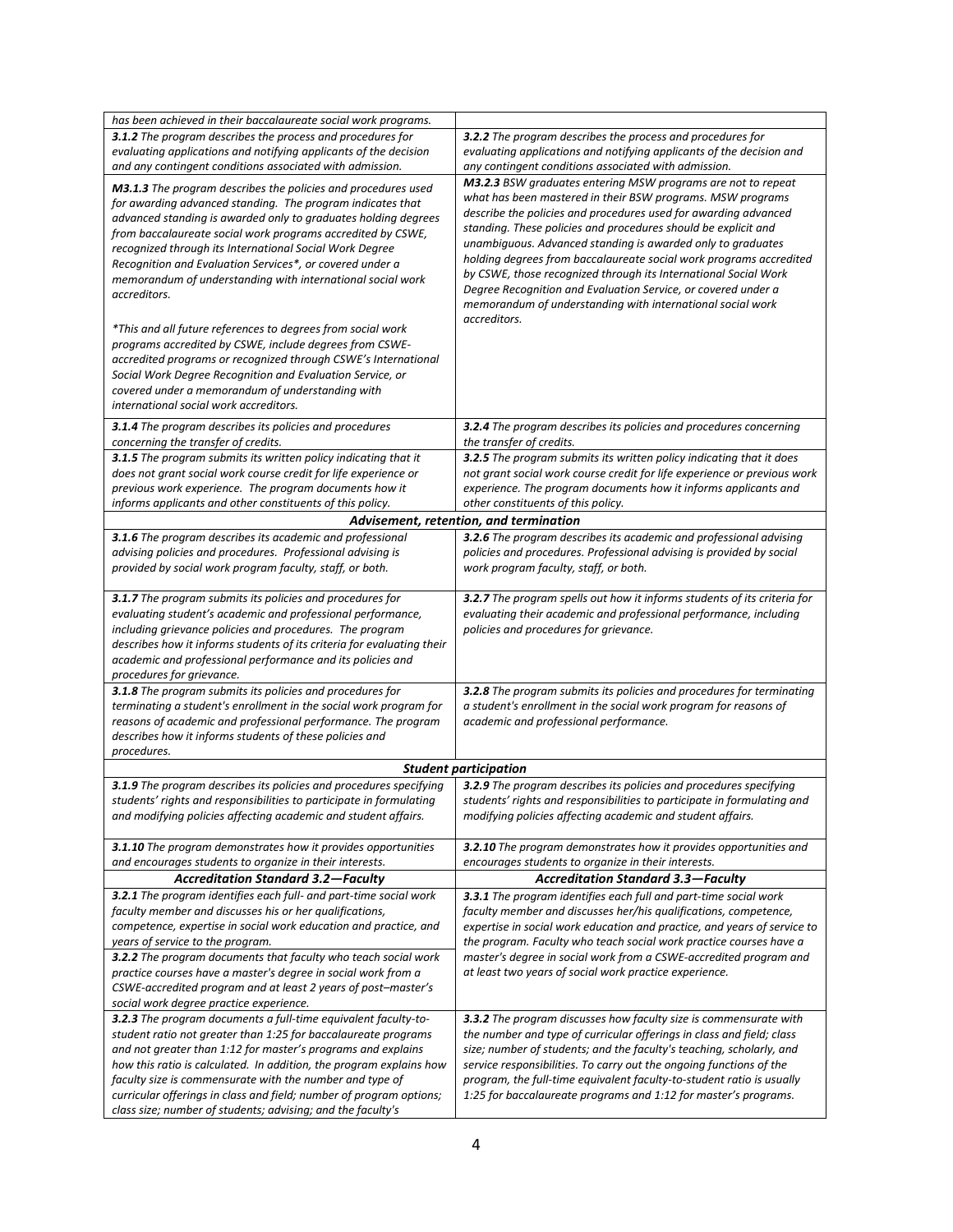| teaching, scholarly, and service responsibilities.                                                                                                                                                                                                                                                                                                                                                                                                            |                                                                                                                                                                                                                                                                                                                                                                                                                                                                                                                                                                |
|---------------------------------------------------------------------------------------------------------------------------------------------------------------------------------------------------------------------------------------------------------------------------------------------------------------------------------------------------------------------------------------------------------------------------------------------------------------|----------------------------------------------------------------------------------------------------------------------------------------------------------------------------------------------------------------------------------------------------------------------------------------------------------------------------------------------------------------------------------------------------------------------------------------------------------------------------------------------------------------------------------------------------------------|
| <b>CROSSWALK BETWEEN 2015 and 2008 EPAS</b>                                                                                                                                                                                                                                                                                                                                                                                                                   |                                                                                                                                                                                                                                                                                                                                                                                                                                                                                                                                                                |
| 2015 Standards                                                                                                                                                                                                                                                                                                                                                                                                                                                | 2008 Standards                                                                                                                                                                                                                                                                                                                                                                                                                                                                                                                                                 |
| <b>B3.2.4</b> The baccalaureate social work program identifies no fewer<br>than two full-time faculty assigned to the baccalaureate program,<br>with full-time appointment in social work, and whose principal<br>assignment is to the baccalaureate program. The majority of the<br>total full-time baccalaureate social work program faculty has a<br>master's degree in social work from a CSWE-accredited program,<br>with a doctoral degree preferred.   | <b>B3.3.3</b> The baccalaureate social work program identifies no fewer<br>than two full-time faculty assigned to the program, with full-time<br>appointment in social work, and whose principal assignment is to the<br>baccalaureate program. The majority and no fewer than two of the<br>full-time faculty has either a master's degree in social work from a<br>CSWE-accredited program, with a doctoral degree preferred, or a<br>baccalaureate degree in social work from a CSWE-accredited program<br>and a doctoral degree preferably in social work. |
| M3.2.4 The master's social work program identifies no fewer than<br>six full-time faculty with master's degrees in social work from a<br>CSWE-accredited program and whose principal assignment is to<br>the master's program. The majority of the full-time master's social<br>work program faculty has a master's degree in social work and a<br>doctoral degree, preferably in social work.<br>3.2.5 The program describes its faculty workload policy and | M3.3.3 The master's social work program identifies no fewer than six<br>full-time faculty with master's degrees in social work from a CSWE-<br>accredited program and whose principal assignment is to the master's<br>program. The majority of the full-time master's social work program<br>faculty has a master's degree in social work and a doctoral degree<br>preferably in social work.<br>3.3.4 The program describes its faculty workload policy and discusses                                                                                        |
| discusses how the policy supports the achievement of institutional<br>priorities and the program's mission and goals.                                                                                                                                                                                                                                                                                                                                         | how the policy supports the achievement of institutional priorities and<br>the program's mission and goals.                                                                                                                                                                                                                                                                                                                                                                                                                                                    |
| 3.2.6 Faculty demonstrate ongoing professional development as<br>teachers, scholars, and practitioners through dissemination of<br>research and scholarship, exchanges with external constituencies<br>such as practitioners and agencies, and through other<br>professionally relevant creative activities that support the<br>achievement of institutional priorities and the program's mission<br>and goals.                                               | 3.3.5 Faculty demonstrate ongoing professional development as<br>teachers, scholars, and practitioners through dissemination of<br>research and scholarship, exchanges with external constituencies such<br>as practitioners and agencies, and through other professionally<br>relevant creative activities that support the achievement of<br>institutional priorities and the program's mission and goals.                                                                                                                                                   |
| 3.2.7 The program demonstrates how its faculty models the<br>behavior and values of the profession in the program's<br>educational environment.                                                                                                                                                                                                                                                                                                               | 3.3.6 The program describes how its faculty models the behavior and<br>values of the profession in the program's educational environment.                                                                                                                                                                                                                                                                                                                                                                                                                      |
| Accreditation Standard 3.3-Administrative Structure                                                                                                                                                                                                                                                                                                                                                                                                           | Accreditation Standard 3.4-Administrative Structure                                                                                                                                                                                                                                                                                                                                                                                                                                                                                                            |
| 3.3.1 The program describes its administrative structure and<br>shows how it provides the necessary autonomy to achieve the<br>program's mission and goals.                                                                                                                                                                                                                                                                                                   | 3.4.1 The program describes its administrative structure and shows<br>how it provides the necessary autonomy to achieve the program's<br>mission and goals.                                                                                                                                                                                                                                                                                                                                                                                                    |
| 3.3.2 The program describes how the social work faculty has<br>responsibility for defining program curriculum consistent with the<br>Educational Policy and Accreditation Standards and the<br>institution's policies.                                                                                                                                                                                                                                        | 3.4.2 The program describes how the social work faculty has<br>responsibility for defining program curriculum consistent with the<br>Educational Policy and Accreditation Standards and the institution's<br>policies.                                                                                                                                                                                                                                                                                                                                         |
| 3.3.3 The program describes how the administration and faculty<br>of the social work program participate in formulating and<br>implementing policies related to the recruitment, hiring, retention,<br>promotion, and tenure of program personnel.                                                                                                                                                                                                            | 3.4.3 The program describes how the administration and faculty of<br>the social work program participate in formulating and implementing<br>policies related to the recruitment, hiring, retention, promotion, and<br>tenure of program personnel.                                                                                                                                                                                                                                                                                                             |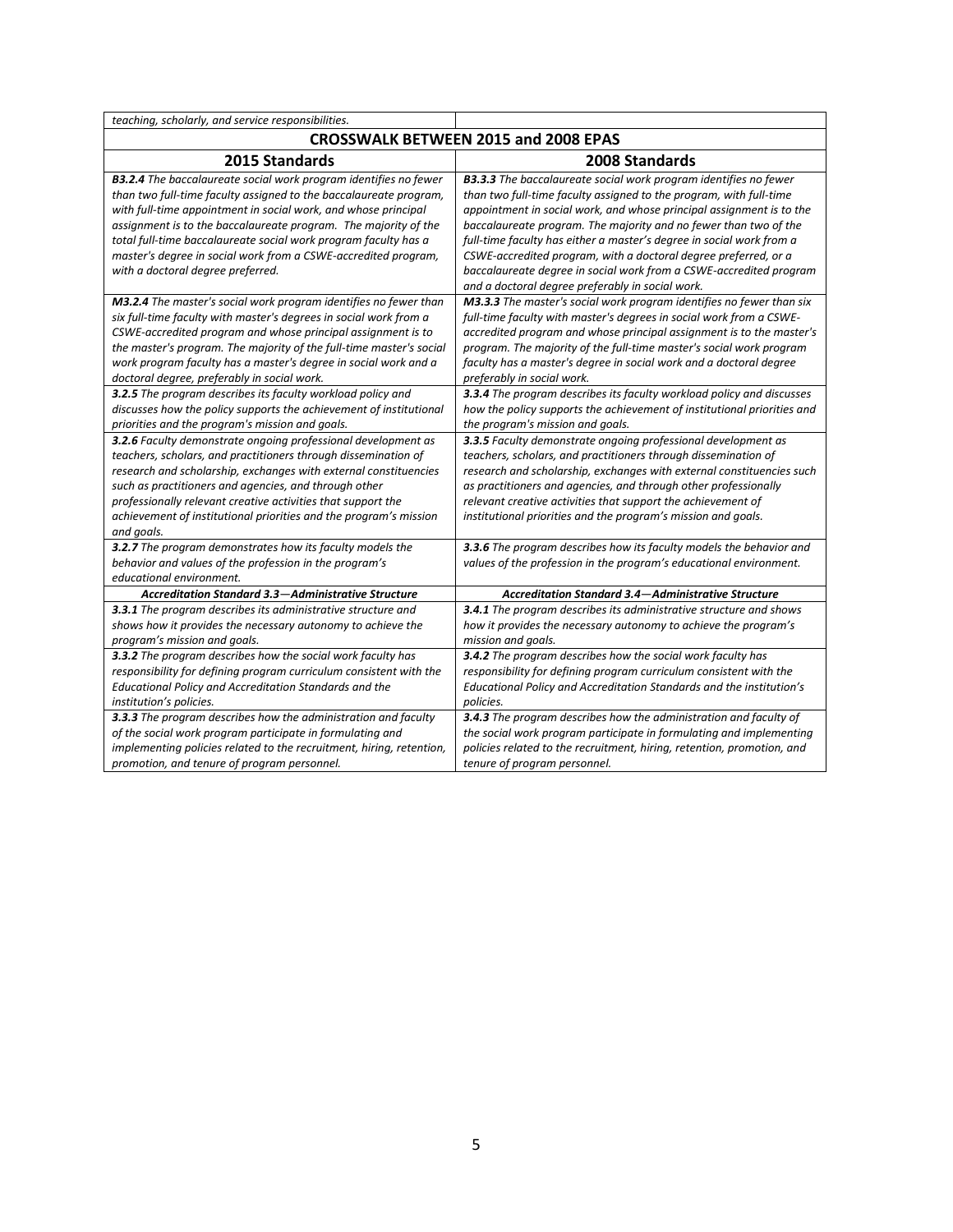| <b>CROSSWALK BETWEEN 2015 and 2008 EPAS</b>                                                                                                                                                                                                                                                                                                                                                                                                                                                                                                             |                                                                                                                                                                                                                                                                                                                                                                                                                                                                                                                                          |
|---------------------------------------------------------------------------------------------------------------------------------------------------------------------------------------------------------------------------------------------------------------------------------------------------------------------------------------------------------------------------------------------------------------------------------------------------------------------------------------------------------------------------------------------------------|------------------------------------------------------------------------------------------------------------------------------------------------------------------------------------------------------------------------------------------------------------------------------------------------------------------------------------------------------------------------------------------------------------------------------------------------------------------------------------------------------------------------------------------|
| 2015 Standards                                                                                                                                                                                                                                                                                                                                                                                                                                                                                                                                          | 2008 Standards                                                                                                                                                                                                                                                                                                                                                                                                                                                                                                                           |
| 3.3.4 The program identifies the social work program director.<br>Institutions with accredited baccalaureate and master's programs<br>appoint a separate director for each.                                                                                                                                                                                                                                                                                                                                                                             | 3.4.4 The program identifies the social work program director.<br>Institutions with accredited BSW and MSW programs appoint a<br>separate director for each.                                                                                                                                                                                                                                                                                                                                                                             |
| <b>B3.3.4(a)</b> The program describes the baccalaureate<br>program director's leadership ability through teaching,<br>scholarship, curriculum development, administrative<br>experience, and other academic and professional<br>activities in social work. The program documents that<br>the director has a master's degree in social work from<br>a CSWE-accredited program with a doctoral degree in<br>social work preferred.<br><b>B3.3.4(b)</b> The program provides documentation that<br>the director has a full-time appointment to the social | <b>B3.4.4(a)</b> The program describes the BSW program<br>director's leadership ability through teaching, scholarship,<br>curriculum development, administrative experience, and<br>other academic and professional activities in social<br>work. The program documents that the director has a<br>master's degree in social work from a CSWE-accredited<br>program with a doctoral degree preferred or a<br>baccalaureate degree in social work from a CSWE-<br>accredited program and a doctoral degree, preferably in<br>social work. |
| work baccalaureate program.<br><b>B3.3.4(c)</b> The program describes the procedures for                                                                                                                                                                                                                                                                                                                                                                                                                                                                | <b>B3.4.4(b)</b> The program provides documentation that the<br>director has a full-time appointment to the social work<br>program.                                                                                                                                                                                                                                                                                                                                                                                                      |
| calculating the program director's assigned time to<br>provide educational and administrative leadership to<br>the program. To carry out the administrative functions<br>specific to responsibilities of the social work program,<br>a minimum of 25% assigned time is required at the<br>baccalaureate level. The program discusses that this<br>time is sufficient.                                                                                                                                                                                   | <b>B3.4.4(c)</b> The program describes the procedures for<br>determining the program director's assigned time to<br>provide educational and administrative leadership to the<br>program. To carry out the administrative functions of the<br>program, a minimum of 25% assigned time is required at<br>the baccalaureate level. The program demonstrates this<br>time is sufficient.                                                                                                                                                     |
| $M3.3.4(a)$ The program describes the master's<br>program director's leadership ability through teaching,<br>scholarship, curriculum development, administrative<br>experience, and other academic and professional<br>activities in social work. The program documents that<br>the director has a master's degree in social work from<br>a CSWE-accredited program. In addition, it is preferred<br>that the master's program director have a doctoral<br>degree, preferably in social work.                                                           | <b>M3.4.4(a)</b> The program describes the MSW program<br>director's leadership ability through teaching, scholarship,<br>curriculum development, administrative experience, and<br>other academic and professional activities in social work.<br>The program documents that the director has a master's<br>degree in social work from a CSWE-accredited program. In<br>addition, it is preferred that the MSW program director<br>have a doctoral degree, preferably in social work.                                                    |
| <b>M3.3.4(b)</b> The program provides documentation that<br>the director has a full-time appointment to the social<br>work master's program.                                                                                                                                                                                                                                                                                                                                                                                                            | <b>M3.4.4(b)</b> The program provides documentation that the<br>director has a full-time appointment to the social work<br>program.                                                                                                                                                                                                                                                                                                                                                                                                      |
| <b>M3.3.4(c)</b> The program describes the procedures for<br>determining the program director's assigned time to<br>provide educational and administrative leadership to<br>the program. To carry out the administrative functions<br>specific to responsibilities of the social work program,<br>a minimum of 50% assigned time is required at the<br>master's level. The program demonstrates this time is<br>sufficient.                                                                                                                             | <b>M3.4.4(c)</b> The program describes the procedures for<br>determining the program director's assigned time to<br>provide educational and administrative leadership to the<br>program. To carry out the administrative functions of the<br>program, a minimum of 50% assigned time is required at<br>the master's level. The program demonstrates this time is<br>sufficient.                                                                                                                                                          |
|                                                                                                                                                                                                                                                                                                                                                                                                                                                                                                                                                         |                                                                                                                                                                                                                                                                                                                                                                                                                                                                                                                                          |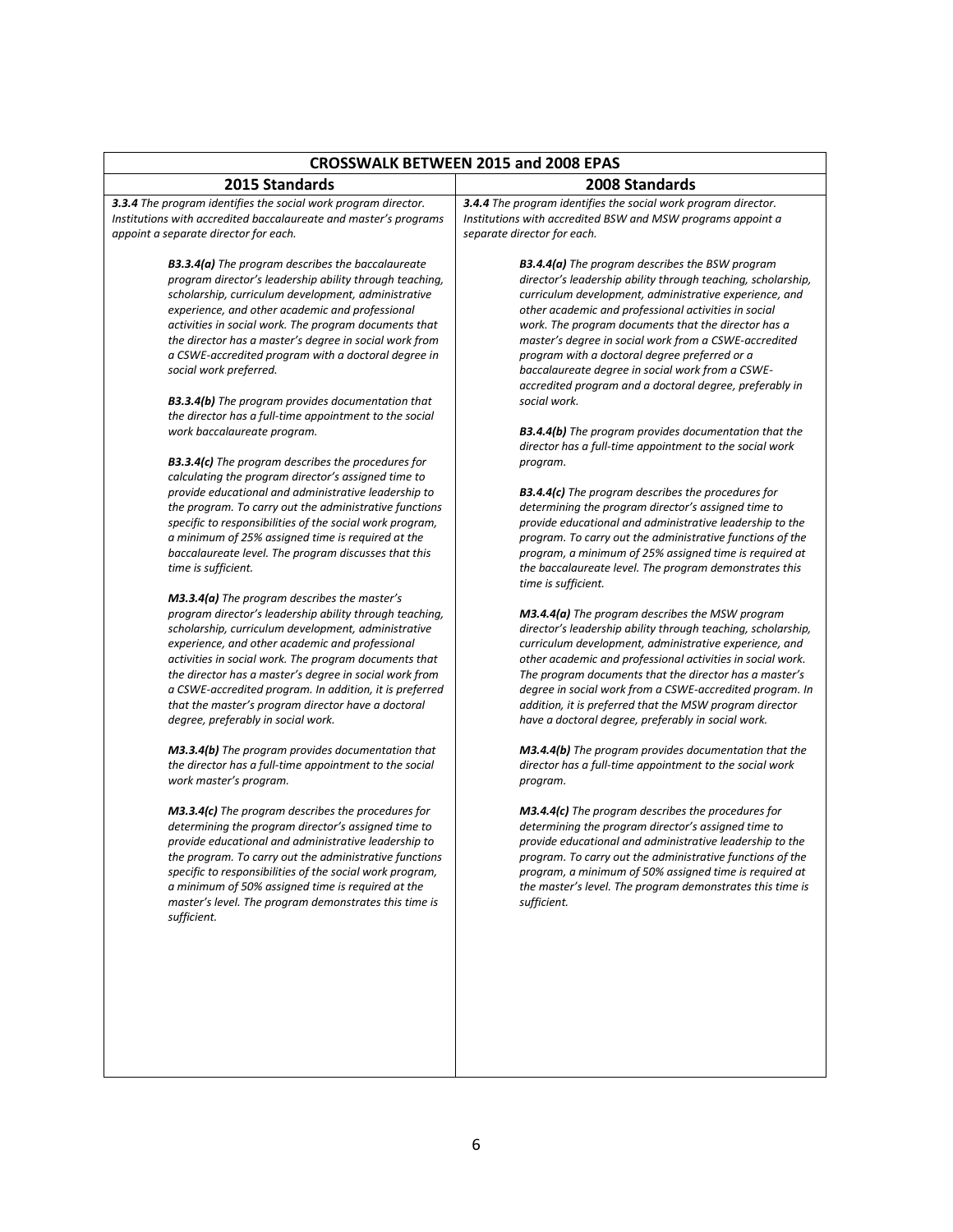| <b>CROSSWALK BETWEEN 2015 and 2008 EPAS</b>                                                                                                                                                                                                                                                                                                                                                                                                                                                                                                                                                                                                                                                                                                                                                                                                                                                                                                                                                                                                                                                                                                                                                                                                                                                                                                                                                                                                                                                                                                                                                          |                                                                                                                                                                                                                                                                                                                                                                                                                                                                                                                                                                                                                                                                                                                                                                                                                                                                                                                                                                                                                                                                                                                                                                                                                                                                                                                               |
|------------------------------------------------------------------------------------------------------------------------------------------------------------------------------------------------------------------------------------------------------------------------------------------------------------------------------------------------------------------------------------------------------------------------------------------------------------------------------------------------------------------------------------------------------------------------------------------------------------------------------------------------------------------------------------------------------------------------------------------------------------------------------------------------------------------------------------------------------------------------------------------------------------------------------------------------------------------------------------------------------------------------------------------------------------------------------------------------------------------------------------------------------------------------------------------------------------------------------------------------------------------------------------------------------------------------------------------------------------------------------------------------------------------------------------------------------------------------------------------------------------------------------------------------------------------------------------------------------|-------------------------------------------------------------------------------------------------------------------------------------------------------------------------------------------------------------------------------------------------------------------------------------------------------------------------------------------------------------------------------------------------------------------------------------------------------------------------------------------------------------------------------------------------------------------------------------------------------------------------------------------------------------------------------------------------------------------------------------------------------------------------------------------------------------------------------------------------------------------------------------------------------------------------------------------------------------------------------------------------------------------------------------------------------------------------------------------------------------------------------------------------------------------------------------------------------------------------------------------------------------------------------------------------------------------------------|
| 2015 Standards                                                                                                                                                                                                                                                                                                                                                                                                                                                                                                                                                                                                                                                                                                                                                                                                                                                                                                                                                                                                                                                                                                                                                                                                                                                                                                                                                                                                                                                                                                                                                                                       | 2008 Standards                                                                                                                                                                                                                                                                                                                                                                                                                                                                                                                                                                                                                                                                                                                                                                                                                                                                                                                                                                                                                                                                                                                                                                                                                                                                                                                |
| 3.3.5 The program identifies the field education director.                                                                                                                                                                                                                                                                                                                                                                                                                                                                                                                                                                                                                                                                                                                                                                                                                                                                                                                                                                                                                                                                                                                                                                                                                                                                                                                                                                                                                                                                                                                                           | 3.4.5 The program identifies the field education director.                                                                                                                                                                                                                                                                                                                                                                                                                                                                                                                                                                                                                                                                                                                                                                                                                                                                                                                                                                                                                                                                                                                                                                                                                                                                    |
| 3.3.5(a) The program describes the field director's<br>ability to provide leadership in the field education<br>program through practice experience, field instruction<br>experience, and administrative and other relevant<br>academic and professional activities in social work.<br><b>B3.3.5(b)</b> The program documents that the field<br>education director has a master's degree in social work<br>from a CSWE-accredited program and at least 2 years<br>of post-baccalaureate or post-master's social work<br>degree practice experience.<br><b>M3.3.5(b)</b> The program documents that the field<br>education director has a master's degree in social work<br>from a CSWE-accredited program and at least 2 years<br>of post-master's social work degree practice<br>experience.<br><b>B3.3.5(c)</b> The program describes the procedures for<br>calculating the field director's assigned time to provide<br>educational and administrative leadership for field<br>education. To carry out the administrative functions of<br>the field education program, at least 25% assigned<br>time is required for baccalaureate programs. The<br>program demonstrates this time is sufficient.<br><b>M3.3.5(c)</b> The program describes the procedures for<br>calculating the field director's assigned time to provide<br>educational and administrative leadership for field<br>education. To carry out the administrative functions of<br>the field education program at least 50% assigned time<br>is required for master's programs. The program<br>demonstrates this time is sufficient. | <b>3.4.5(a)</b> The program describes the field director's ability<br>to provide leadership in the field education program<br>through practice experience, field instruction experience,<br>and administrative and other relevant academic and<br>professional activities in social work.<br><b>3.4.5(b)</b> The program documents that the field education<br>director has a master's degree in social work from a CSWE-<br>accredited program and at least 2 years of post-<br>baccalaureate or post-master's social work degree practice<br>experience.<br><b>B3.4.5(c)</b> The program describes the procedures for<br>determining the field director's assigned time to provide<br>educational and administrative leadership for field<br>education. To carry out the administrative functions of the<br>field at least 25% assigned time is required for<br>baccalaureate programs. The program demonstrates this<br>time is sufficient.<br><b>M3.4.5(c)</b> The program describes the procedures for<br>determining the field director's assigned time to provide<br>educational and administrative leadership for field<br>education. To carry out the administrative functions of the<br>field at least 50% assigned time is required for master's<br>programs. The program demonstrates this time is<br>sufficient. |
| <b>3.3.6</b> The program describes its administrative structure for field<br>education and explains how its resources (personnel, time and<br>technological support) are sufficient to administer its field<br>education program to meet its mission and goals.                                                                                                                                                                                                                                                                                                                                                                                                                                                                                                                                                                                                                                                                                                                                                                                                                                                                                                                                                                                                                                                                                                                                                                                                                                                                                                                                      |                                                                                                                                                                                                                                                                                                                                                                                                                                                                                                                                                                                                                                                                                                                                                                                                                                                                                                                                                                                                                                                                                                                                                                                                                                                                                                                               |
| <b>Accreditation Standard 3.4–Resources</b>                                                                                                                                                                                                                                                                                                                                                                                                                                                                                                                                                                                                                                                                                                                                                                                                                                                                                                                                                                                                                                                                                                                                                                                                                                                                                                                                                                                                                                                                                                                                                          | <b>Accreditation Standard 3.5–Resources</b>                                                                                                                                                                                                                                                                                                                                                                                                                                                                                                                                                                                                                                                                                                                                                                                                                                                                                                                                                                                                                                                                                                                                                                                                                                                                                   |
| 3.4.1 The program describes the procedures for budget<br>development and administration it uses to achieve its mission and<br>goals. The program submits a completed budget form and<br>explains how its financial resources are sufficient and stable to<br>achieve its mission and goals.<br>3.4.2 The program describes how it uses resources to address                                                                                                                                                                                                                                                                                                                                                                                                                                                                                                                                                                                                                                                                                                                                                                                                                                                                                                                                                                                                                                                                                                                                                                                                                                          | 3.5.1 The program describes the procedures for budget development<br>and administration it uses to achieve its mission and goals. The<br>program submits the budget form to demonstrate sufficient and<br>stable financial supports that permit program planning and faculty<br>development.<br>3.5.2 The program describes how it uses resources to continuously                                                                                                                                                                                                                                                                                                                                                                                                                                                                                                                                                                                                                                                                                                                                                                                                                                                                                                                                                             |
| challenges and continuously improve the program.                                                                                                                                                                                                                                                                                                                                                                                                                                                                                                                                                                                                                                                                                                                                                                                                                                                                                                                                                                                                                                                                                                                                                                                                                                                                                                                                                                                                                                                                                                                                                     | improve the program and address challenges in the program's<br>context.                                                                                                                                                                                                                                                                                                                                                                                                                                                                                                                                                                                                                                                                                                                                                                                                                                                                                                                                                                                                                                                                                                                                                                                                                                                       |
| 3.4.3 The program demonstrates that it has sufficient support                                                                                                                                                                                                                                                                                                                                                                                                                                                                                                                                                                                                                                                                                                                                                                                                                                                                                                                                                                                                                                                                                                                                                                                                                                                                                                                                                                                                                                                                                                                                        | 3.5.3 The program demonstrates sufficient support staff, other                                                                                                                                                                                                                                                                                                                                                                                                                                                                                                                                                                                                                                                                                                                                                                                                                                                                                                                                                                                                                                                                                                                                                                                                                                                                |